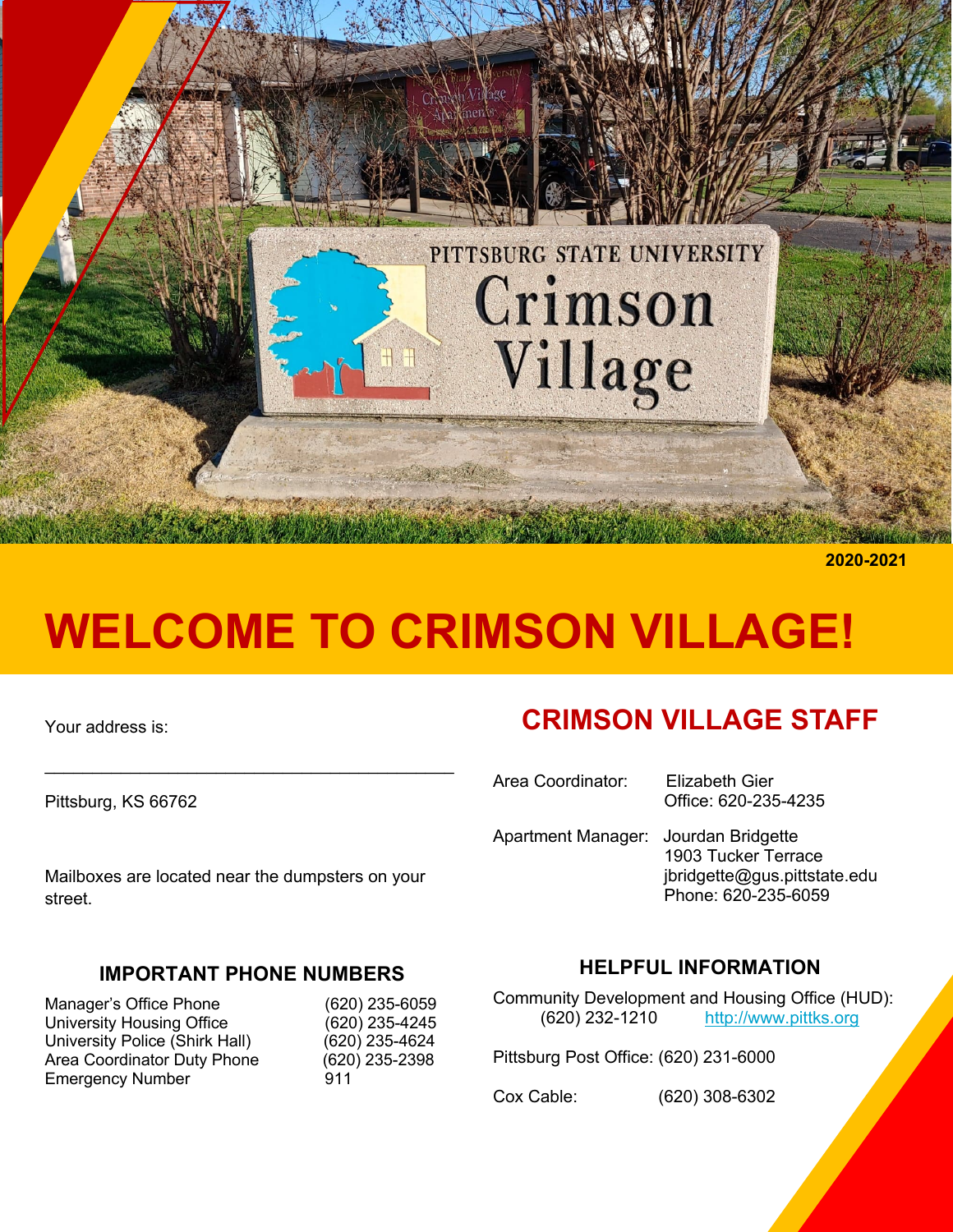The purpose of this Guidelines Manual is to provide general policies, rules, regulations, and information to the residents of Crimson Village. Residents are responsible for all policies and regulations within the Guidelines Manual, University Housing Crimson Village Lease, and the Student Code of Rights and Responsibilities, and any other information forwarded to you from the Crimson Village Staff or University Housing Office. We hope that this information will assist in making your stay more comfortable. Our goal is to establish an environment based on mutual respect and consideration for others. Our policies and procedures reflect this belief.

All policies are subject to change.

#### **AIR CONDITIONER/FURNACE**

A gas furnace and an electric air conditioner control your apartment's temperature. The thermostat located in the main hallway controls both of these units. The gas furnace in your apartment is equipped with an electric igniter for the pilot light. If you feel comfortable using this feature, you may re-light it if the flame dies. If you don't feel comfortable with this process, or if another problem arises, please contact the Manager. The Manager will send a work order to have it repaired.

If there is a problem with the air conditioner, please contact the Apartment Manager to send in a work order to have it repaired. If you are away from your apartment during cold weather (Winter Break, for example), you must leave your furnace thermostat at 60˚ F or above.

Twice a year, the apartments will be scheduled for routine maintenance on your furnace. The furnace filter will be changed at this time. The manager will contact you to let you know when this work will be done.

#### **ALCOHOL**

The use of alcohol shall not interfere with the educational goals of the University and the educational environment of CVA. Its use shall be compliant with state and federal laws; in accordance with the State Board of Regents policy; consistent with principles of common courtesy; and be respectful for the rights and privacy of all others within the community.

Only cereal malt beverages (beverages containing not more than 5% alcohol by weight) may be possessed and consumed within CVA by those who have reached their 21<sup>st</sup> birthday. The possession or consumption of alcohol is strictly prohibited by persons of any age in open areas including but not limited to building exteriors, playgrounds, driveways, and yards.

#### **RANGE AND REFRIGERATOR**

Refrigerators and range are standard equipment in each kitchen. Normal care will result in excellent performance and long life from these appliances. Occupants who have difficulty in automatic operation of the range should call the Manager. Clean the oven frequently to eliminate baked on, hard-to-clean, accumulation. The ovens also have a "self-clean" feature that may be used to provide routine cleaning. Cooking with grease or oil is prohibited!

#### **GRILLS**

Only charcoal grills are permitted. Grills that use propane or other combustibles are not allowed. Grills must be away from the buildings when in use. Charcoal, lighter fluid, matches and other devices that are flammable must be stored properly. Used charcoal from grills is considered garbage once cooled.

#### **CABINETS & FEATURES**

No linings with adhesive backing may be used to line shelves in the cabinets, closets, etc. You may not drill holes into doors and closets. Paint damage caused due to the removal of these items will be deemed as damage, and you will be responsible for the maintenance costs required to repair these items.

# **VISITATION**

No persons other than members of the immediate family (as listed on the lease) shall permanently occupy the apartment. Overnight guests are not **allowed to stay for more than three consecutive nights.** Leaseholder assumes complete responsibility for the actions of their guests. Leaseholder shall make their quests are aware of the policies and procedures of CVA.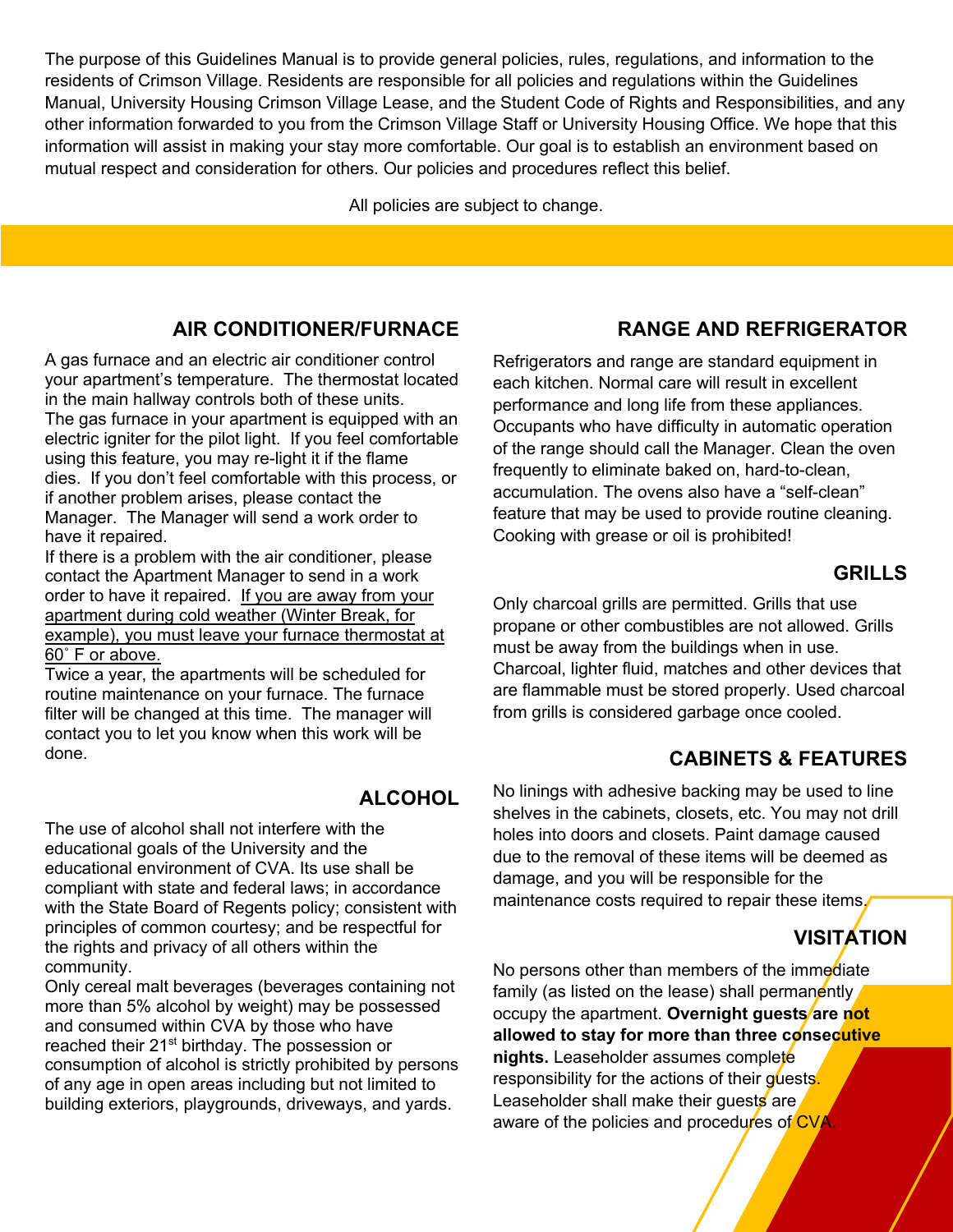#### **CONTACT INFORMATION**

The Manager will live on-site at the apartment complex and will be available by office phone and email. You are welcome to contact the University Housing Office (UHO) (between 8:00am and 4:30pm, Monday thru Friday) if you have questions or concerns. The UHO staff can advise you of the Manager's contact information if you lose your copy.

The University Housing staff will also carry a cell phone for emergency purposes. The phone is not for your convenience in contacting staff; it is for those situations requiring immediate and necessary attention.

**An emergency is any event that includes water leaks, backed-up drains, smoke, fire, electrical problems, medical concerns, or other general safety concerns.** 

#### **INSTRUCTIONS FOR CALLING THE DUTY PHONE:**

For all serious emergencies, please call 9ll.

For lesser urgent matters, follow these steps:

- 1. Dial 620-235-2398. If the Area Coordinator on Duty is able to answer, they will do so.
- *2.* If the AC is unable to answer, leave a message on the voicemail system.
- *3.* If the Area Coordinator has not returned your call within 10 minutes, please call again.

#### **CHILDREN**

Parents assume full responsibility for their children at all times. Children must not be allowed to climb on trees, utility units, fences, mailboxes, or other such items. Sidewalk chalk is permitted, but only on the sidewalks and driveway areas (not on the sides of the buildings or playground, equipment, etc.) **Supervision of children is the responsibility of the leaseholder, apartment occupants, and/or parents/guardians.** Children should never be left unattended!

#### **BICYCLES**

We encourage student use of bicycles. However, they are not to be left in the driveway, chained to posts, left in grass, or in the street. If bikes are found/chained, the bike will be cut loose and impounded at a fee.

#### **COSTS/PAYMENTS/BILLING**

Monthly rental payments and the utility charges are due on the fifth of each month. Payments are to be paid to the University for housing accommodations, utility charges, and properly billed charges in accordance with the rate and payment schedule specified in the lease and/or payment terms. The Cashiers and Student Accounts office will maintain and publish tuition, housing and fees billing for all students enrolled at Pittsburg State. Billing will be produced each month and notification is then sent to the student's official campus e-mail address. Students will access their e-bills through their GUS portal. Visit the Cashiers and Student Accounts website: http://www.pittstate.edu/office/cashier to view payment dates, billing cycle, late fees and other related payment policies.

A late fee will be charged if payment (monthly and properly billed charges) is not received by the fifth of each month. If charges remain unpaid, procedures to evict the leaseholder from apartment may be initiated. The lease will be terminated if leaseholder fails to make the rental payments on time. If charges remain unpaid, past due accounts will be sent to a collection agency and/or the state set-off program for collection. Timely payment in accordance with established schedules is not dependent upon receipt of statement.

#### **COUNTER SURFACES**

Formica is resistant to many ordinarily destructive elements, but a certain amount of care is needed to avoid permanent damage to these surfaces. Please use hot pads, trivets, and other protective coverings between hot containers and Formica tops. Use cutting boards for slicing meats and breads, etc. Care should also be used to keep these surfaces clean of pestattracting food particles.

Occasionally, over time, the back splash of these surfaces will pull away from the wall. In these situations, contact the Manager to repair the countertop.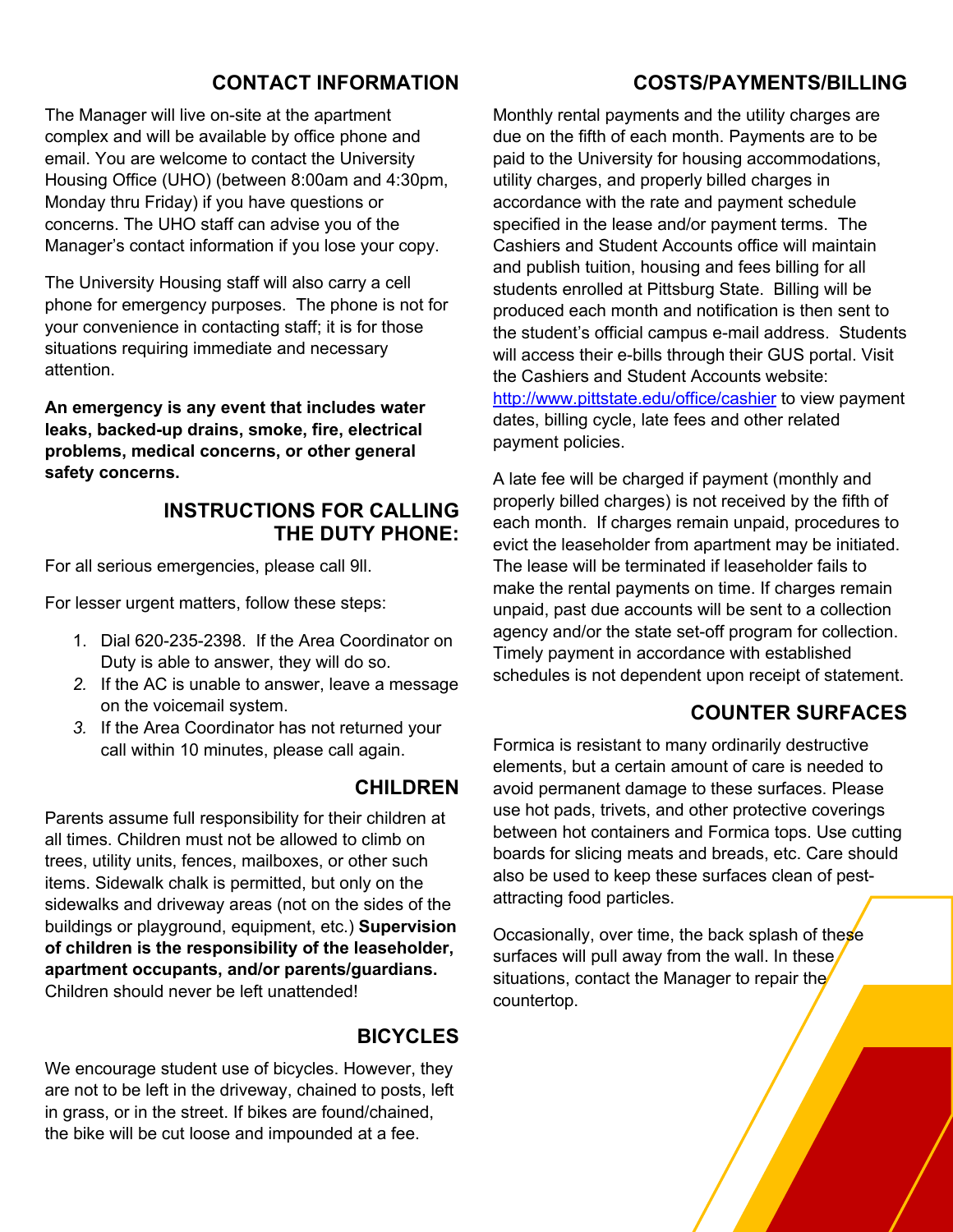#### **ELECTRICAL ISSUES**

All apartments are equipped with a circuit breaker panel to control the individual circuits in each apartment. If you have a problem with your electricity, go to the electrical panel and look for a tripped breaker. The breaker switch will appear to be halfway between the off and on positions. To reset the breaker, turn it completely off, wait a few moments, and then flip it back on. This will reset the breaker and restore electricity to the circuit. If the breaker will not reset, you may be overloading the breaker. If the breaker continues to trip after rearranging the circuits, please contact the Manager for a work order.

#### **EXTERIOR CONDITION**

The sidewalks, driveways, storage areas, and carports on the outside of the apartment shall not be blocked or obstructed in any manner, nor may these areas be used for storage of flammable or combustible objects including non-functioning motor vehicles or their parts. Leaseholders agree not to place any rubbish, garbage, waste paper, or other disposables in the parking area, grounds, or building exterior. These items shall be carried to the central disposal site. No outside antenna or wiring (of any type) is permitted. Bicycles must be stored. Chairs specifically manufactured for lawn use and barbeque grills may be used. Grassy areas may be utilized for playing, but all items must be removed and stored daily. A University landscape crew will maintain all grounds, including mowing, and items may be confiscated and subject to impound fees. Entrance doors and windows are considered public viewing areas and residents are encouraged to be considerate of other community members with displays. Reports of inappropriate or offensive items will be reviewed by the Manager.

#### **EXTENDED LEAVES**

If your apartment will be vacant for one week or more, please notify the AM. Safety checks may be done to make sure the apartment is in safe working order while you are away. During cold weather the thermostat must be kept higher than 60°F to prevent the water pipes from freezing. The AM will reset the thermostat to at least 60°F if it is found to be below this setting and any damages will be charged.

#### **PLUMBING & WATER FIXTURES**

CVA sinks are not equipped with garbage disposals. Please do not dispose of food, grease, or other such items in the sinks or any other apartment drains. Sharp or heavy objects will damage sinks. The toilet is not designed for disposal of materials such as paper towels, tampons, diapers, trash, or food. Do not use drain cleaners, they seldom work and may cause damage. Leaseholder will be responsible for plumbing charges if it is due to their negligence. Please report water leaks or slow drains as soon as possible to the Manager. Occupant will be responsible for charges associated with delay in reporting. Sinks, bathtubs, toilets, and other water apparatus, shall be used only for the purpose of which they were built, no alterations are permitted.

#### **GARBAGE**

Students are responsible for emptying their own garbage into the dumpsters located nearest their apartment. Fines may be imposed for personal garbage found in any other area. **Dumpsters are for CVA residents only**.

#### **WATER HEATER**

The gas water heater in this apartment has a pilot light. If the pilot light goes out, you may re-light the pilot light by following the instructions on the water heater or contact the AM to come and re-light it for you. If the heater will not re-light, the AM will submit a work order to have it repaired.

#### **HEALTH & SAFETY INSPECTIONS**

University Housing staff will complete four inspections in each apartment throughout the course of the year. They will be checking the apartment for general cleanliness, maintenance issues, and policy violations. This inspection may include entering each individual bedroom as well as the shared space. A schedule will be distributed at the beginning of each semester.

### **HOLIDAY DECORATIONS**

Live greenery and live trees are not allowed at CVA. Artificial trees should be flameproof. Caution should be used when using lights on artificial trees and/or window frames because of the increased potential for electrical shock and/or fire.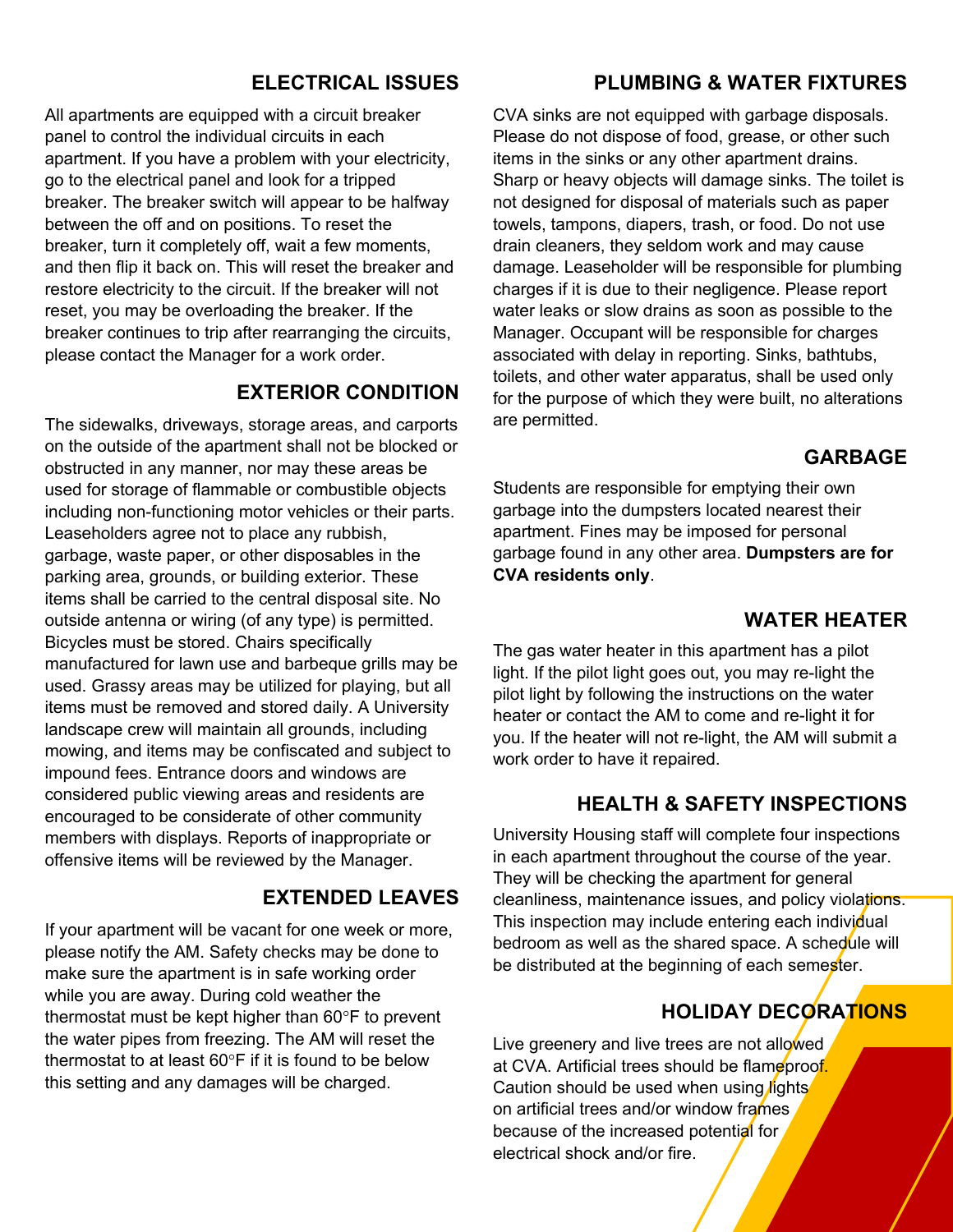#### **INFORMATION**

If you have questions in regards to your apartment, billing, or other questions, please feel free to contact the Housing Office or the Manager. Most information may also be found in this manual, your lease, or the Crimson Village website:

https://www.pittstate.edu/house/crimsonvillage.

#### **KEYS & LOCKS**

Security of individual apartments is the responsibility of each tenant. You will be issued two apartment keys upon check-in. Responsibility for key loss belongs to you. If the tenant loses a key, you will be charged \$25 per key and a \$50 re-core fee. Apartments are automatically re-cored when keys are lost. Duplication of any University key is prohibited. Locks that prevent University personnel from entering into your apartment are also prohibited.

#### **LAUNDRY**

**Only Liquid Laundry Detergent is allowed in the machines.** You must clean out the dryer vent after each use. Report all problems encountered with machines to the Manager.

#### **MAINTENANCE**

**All maintenance repairs are to be completed by the Housing Maintenance staff. All requests for maintenance must be made through the University Housing Office or Manager.** Maintenance personnel will enter the apartment to perform assigned work, according to their schedule. When you request work to be done in your apartment, expect someone from maintenance to come to make the necessary repairs. Maintenance strives to complete work orders in a timely manner. Your apartment will always be locked when maintenance staff leave your apartment, even if you have left the apartment unlocked.

Upon final checkout of your apartment, staff will assess your apartment for maintenance and custodial charges. Even if the staff does not issue charges at checkout, other staff may identify problems and charge you for the associated repairs.

Occupants shall not engage in any conduct that will disturb the quiet and peaceful enjoyment of neighbors, nor shall occupants permit guests to disturb the peace. Consideration regarding noise should be practiced 24 hours. **Quiet Hours are from 9pm to 7am.** On occasions when others are being too loud, please notify staff. If the noise can be heard outside of your apartment, it is too loud. You are responsible for the noise and actions of your visitors.

#### **PARKING**

All residents of CVA will be assigned two parking spaces per apartment. One space is under the carport and one space is in the driveway associated with the apartment. Parking is only allowed in these areas. You may not park on the city streets, tickets will be issued. All parking is reserved for operating CVA vehicles only, not a repair station or storage of inoperable vehicles. It is **never acceptable** to park in the grass.

#### **PEST CONTROL**

University Housing will provide pest control spraying of the general areas of each apartment. Severe pest infestations may be sprayed more than once per month, but additional charges will be assessed to the leaseholder. Leaseholders are required to maintain sanitary conditions to standards that deter pest infestation.

#### **PETS**

NO PETS are permitted in Crimson Village Apartments. Keeping or harboring animals on the premises is prohibited, except for fish (in a tank not to exceed 20 gallons). This applies to any visitor to the apartment regardless of length of visit. If you choose to ignore this policy, the animal may be confiscated. You may be charged for damages and will face possible eviction from Crimson Village Apartments.

#### **NOISE**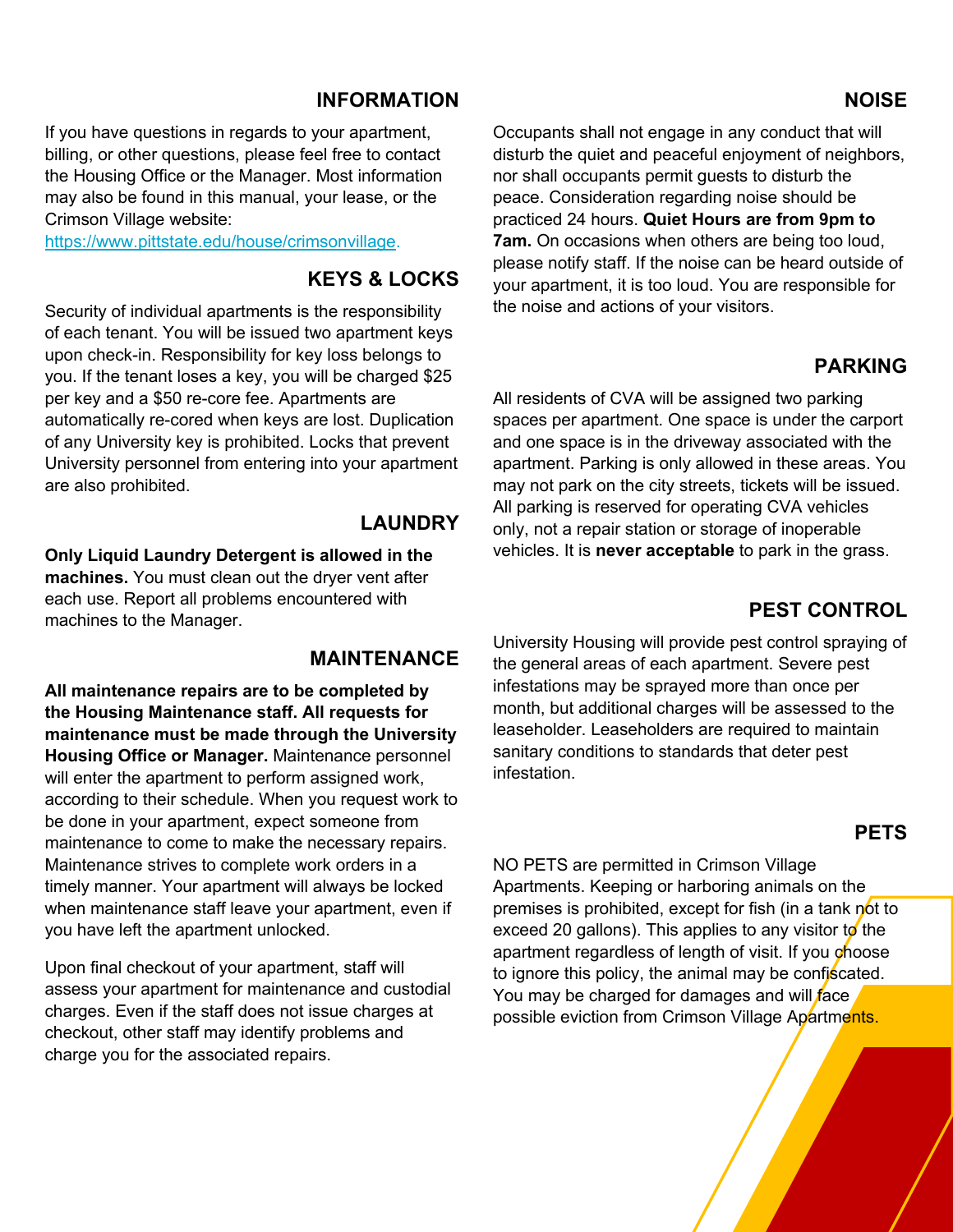#### **SAFETY**

CVA is intended to be a very safe and comfortable living environment. In order to maintain this status, we ask for you to alert officials when safety issues arise. While University Housing staff, Pittsburg Police, and University Police are responsible for enforcing University policies and regulations along with state and federal laws, we are not numerous enough to be in all places at all times. Please help maintain a safe environment by reporting any violations of policies, regulations, or laws and/or acts of violence or vandalism immediately to the Manager, University Housing Staff, or Pittsburg Police. Call 911 for emergencies!

Receiving your mail is an important function. The University is not responsible for your mail; mailboxes are property of the USPS. Upon check in, you are issued a key to your mailbox. Before you move in, and when you check out, you should fill out a "change of address" card at the post office. You should also send notification to all organizations you associate with. University staff is not permitted to open mailboxes. Difficulties with mail should be directed toward the local post office. Lost mailbox keys are a \$22 fine.

#### **INTERIOR**

#### **SMOKE DETECTORS**

Smoke detectors must remain installed and powered at all times. Any tampering with the fire safety equipment is a violation of state and local laws, and criminal charges could apply. If smoke detectors are found not in place at any time, replacement fees will be charged. They should be tested regularly. If your smoke detector indicates the battery is low (beeping or any other unusual activity) please alert the Manage who will send Maintenance to replace or repair the unit. Batteries are required at all times.

#### **SMOKING**

PSU, including CVA is a tobacco free campus. The use or sale of tobacco products on PSU property is prohibited. In addition to cigarettes, this policy applies to smokeless tobacco, cigars, clove cigarettes, and ecigarettes. This policy includes all buildings, university grounds, parking areas, and walkways.

#### **THEFT & DAMAGE TO PROPERTY**

The University does not insure the property of residents and cannot be held responsible for student property that is lost, damaged, or stolen. Students are strongly urged to carry insurance on their personal property. More information may be obtained from the Housing Office or your personal insurance agency.

Occupants shall not do self-repairs, but must notify the Manager of Housing Office for service. Tenants will be subject to charges as deemed appropriate. Occupants shall not alter the apartment's interior construction, including paint. Small or light pictures or other personal items may be attached to walls by use of small nails. Do not use screws, bolts, or large nails in the walls, ceilings, or woodwork. Do not use double stick tape, adhesive squares, or contact paper on any area of apartment. Items cannot be attached to any ceiling area. Use only soap and water to clean walls.

#### **SEVERE WEATHER AND FIRE PROCEDURE**

In the event of a fire:

- 1. Call Pittsburg Police at 911 and provide as much information as possible.
- 2. Inform a member of University Staff.
- 3. Exit the building immediately.

In the event of a tornado or severe weather:

- 1. Move to the central portion of the building and close all doors to protect yourself from windows. Move to the lowest possible level. Protect your head.
- 2. Monitor local weather information.
- 3. Follow directions of local emergency management response teams.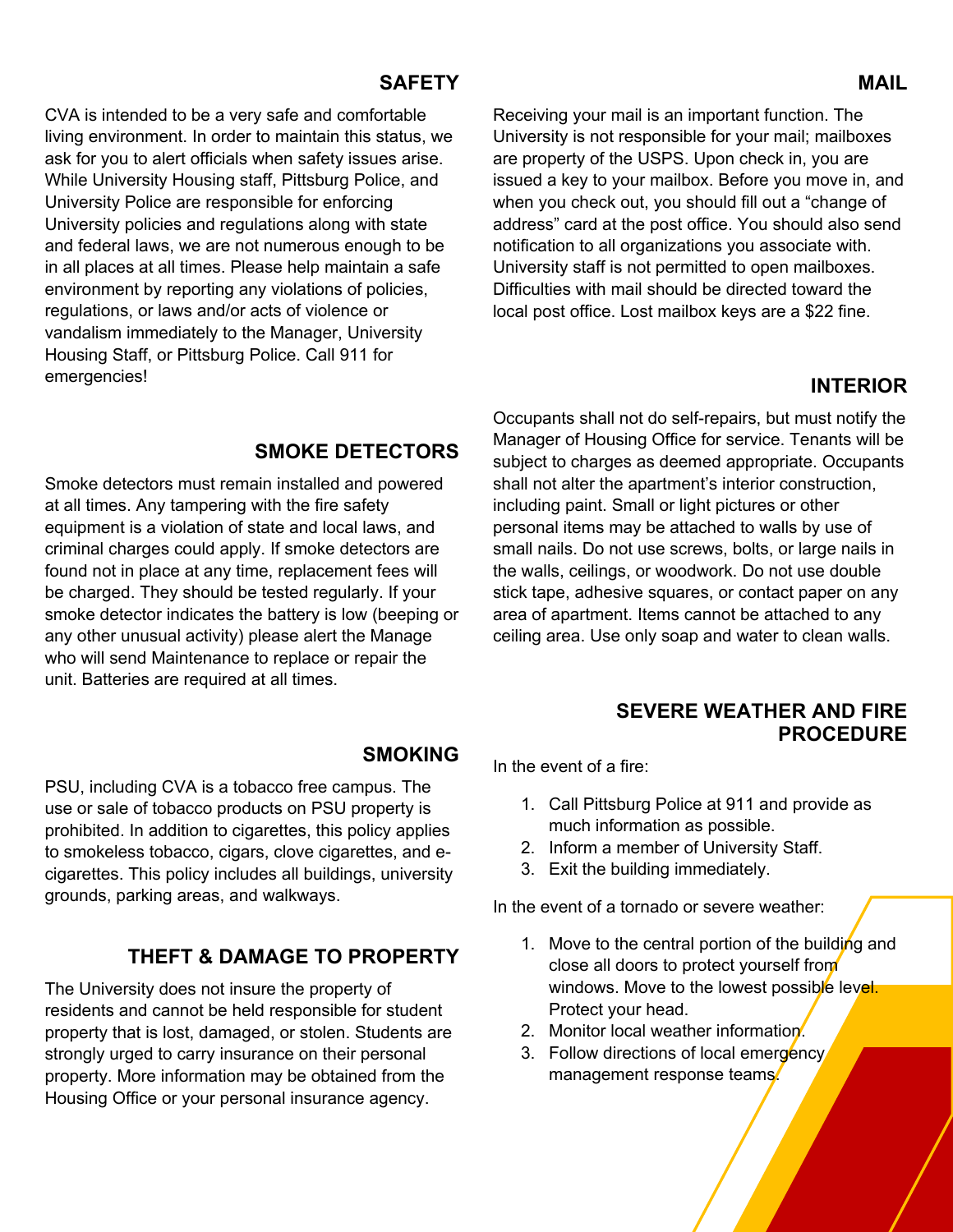#### **WEAPONS, HANDGUNS, FIREWORKS, & COMBUSTIBLES**

PSU's full weapons policy is available online at **pittstate.edu/weaponspolicy**. Pittsburg State complies with the state of Kansas and the Kansas Board of Regents' regulations regarding handguns. Pittsburg State does not provide handgun storage containers. Your safety is our primary concern. In order to reduce the likelihood of injury, we ask that you observe the following policies and practices.

Residents who are 21 years of age or older, and meet state requirements, may carry a handgun if it is concealed on their person, or concealed in a bag/backpack that is in their control. Long guns, such as shotguns and rifles, are prohibited.

Handguns must be stored in a storage container that meets state guidelines. The container must:

- Fully enclose the weapon while secured in an approved holster
- Have a combination or digital locking device (no key locks)
- Be sturdy and non-flammable
- Be constructed specifically for weapon storage

Additionally, possession of fireworks, combustibles such as propane tanks and gasoline canisters, long knives or any item that can deliver projectiles (such as bows, air guns and paints guns), are prohibited. Failure to comply may result in confiscation of the item and disciplinary action.

#### **VACATIONS AWAY**

As mentioned before, if you are planning to be away from your apartment for a week or longer, you must notify the Manager of your absence. The Manager will monitor your apartment while you are away (checking plumbing, temperature, or for unauthorized persons around the apartment, etc.). If you plan to have a friend or neighbor check your mail while you are gone, please alert the Manager of this also. Under no circumstances shall another person be allowed to stay in your apartment while you are away.

#### **REASSIGNMENT AND/OR VACATION OF APARTMENT**

The University may reassign a tenant or ask them to vacate, for health or safety reasons, should the apartment become uninhabitable because of damage or destruction by fire or other casualty, or if the student loses status as an enrolled full-time student for any reason.

# **CANCELLATION OF LEASE**

Cancellation prior to move-in will result in the assessment of a \$250 cancellation fee. Cancellation prior to the end of the lease will also result in the assessment of a \$250 cancellation.

If there is less than a 30-day written notice, an additional cancellation fee of \$50 will be assessed.

The cancellation fee will be waived for a student who: will graduate, is student teaching, or leaves campus for training authorized through an academic department's training program. Notarized documentation will be required in these cases (prior to the cancellation process.)

# **CHECKING OUT**

Upon cancellation of the lease contract, the leaseholder must schedule a time (at least 48 hours in advance) to complete proper checkout procedures with the Manager. During check-out, the Manager will record the condition of the apartment for the purpose of assessing cleaning and damage charges. This assessment is considered preliminary, as additional charges may be added later (after a more thorough custodial and maintenance inspection is completed). Failure to complete proper checkout procedures will result in a minimum fee of \$25.

# **DEPOSIT FEE**

A non-refundable processing fee of \$45 will be required with the signed copy of the lease. A security deposit of \$250 will also be taken at this time. Under usual circumstances, this deposit fee is returned to the leaseholder upon vacating the apartment (minus all outstanding fees and charges).